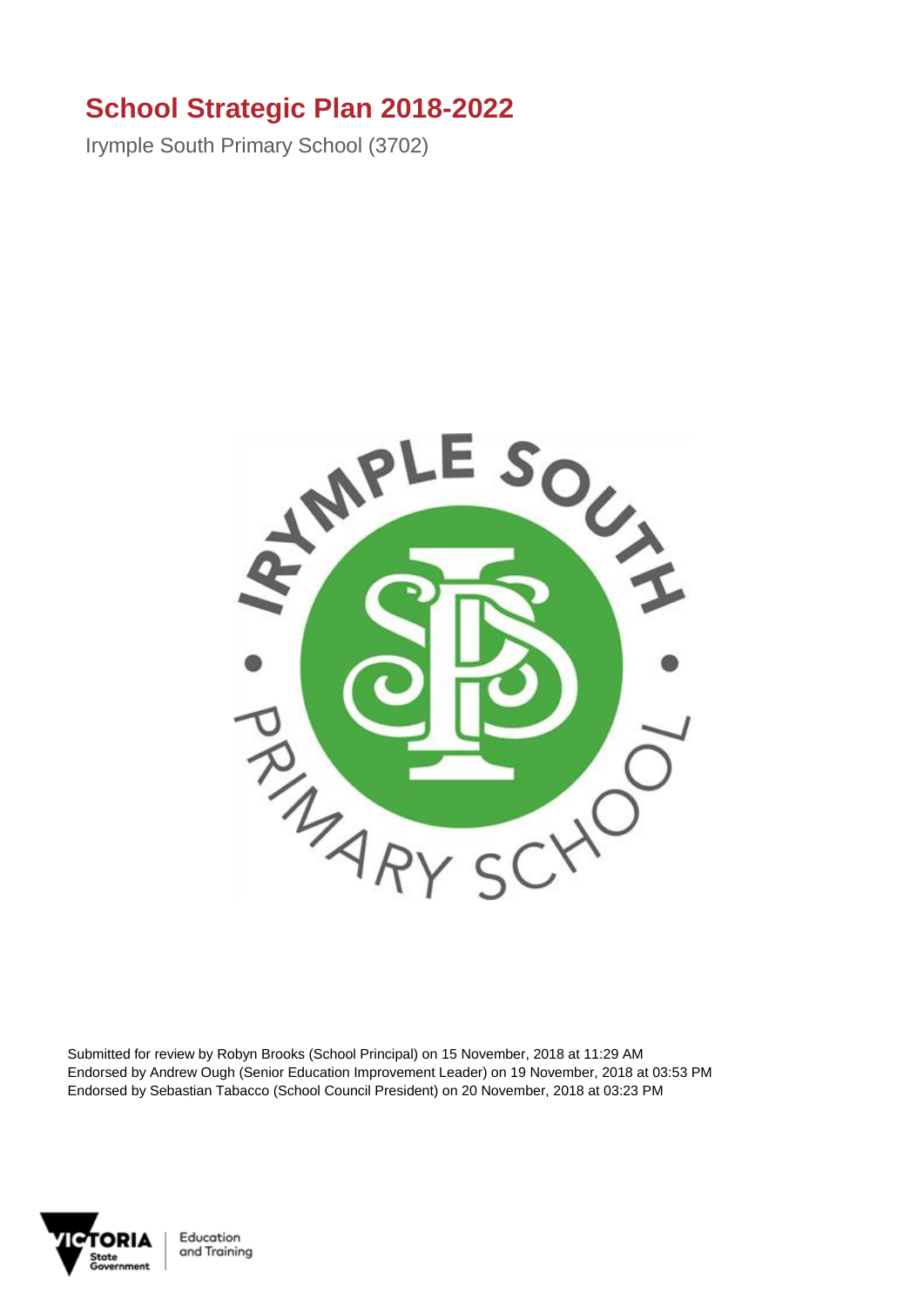## **School Strategic Plan - 2018-2022**

Irymple South Primary School (3702)

| <b>School vision</b>        | Together we will make the Irymple South Primary School community the best place for learning and growth.                                                                                                                                                                                                                                                                                                                                                                                                                                                                                                                                                                                                                                                                                                                                                                                                                                                                                                                                                                                                                                                                                                                                     |
|-----------------------------|----------------------------------------------------------------------------------------------------------------------------------------------------------------------------------------------------------------------------------------------------------------------------------------------------------------------------------------------------------------------------------------------------------------------------------------------------------------------------------------------------------------------------------------------------------------------------------------------------------------------------------------------------------------------------------------------------------------------------------------------------------------------------------------------------------------------------------------------------------------------------------------------------------------------------------------------------------------------------------------------------------------------------------------------------------------------------------------------------------------------------------------------------------------------------------------------------------------------------------------------|
| <b>School values</b>        | We will empower every student to reach their full potential academically, socially and emotionally through quality learning<br>experiences every day in a safe, supportive and thriving environment.<br>We EXPECT students to show:<br>Inclusion<br>Passion<br>Curiosity<br>Ownership                                                                                                                                                                                                                                                                                                                                                                                                                                                                                                                                                                                                                                                                                                                                                                                                                                                                                                                                                        |
| <b>Context challenges</b>   | That all deemed capable students to be at or above expected levels in literacy & numeracy according to teacher judgments.<br>To increase the level of high growth and reduce the level of low growth in literacy and numeracy.                                                                                                                                                                                                                                                                                                                                                                                                                                                                                                                                                                                                                                                                                                                                                                                                                                                                                                                                                                                                               |
| Intent, rationale and focus | Intent:<br>To improve student learning achievement and growth in the core academic areas of literacy and numeracy.<br>Rationale:<br>Analysis of the schools NAPLAN data indicated that student achievement in literacy and numeracy was mostly well above similar<br>schools. However, an analysis of teacher judgments indicated that by the end of 2017, the school mean in reading was below the<br>state in all year levels except years 3 and 5; at or above the state mean in writing; and at or above the state mean in speaking and<br>listening (except for years 4 and 6). In mathematics, the teacher judgments were at or above the state mean at every year level,<br>except for year 6 (in measurement, number and statistics and probability). When compared to schools with similar characteristics,<br>teacher judgments were below the results for primary schools in reading and in mathematics.<br>In addition, despite an analysis of the school's NAPLAN growth data showed an increase in the level of high growth and a reduction<br>in the percentage of low growth in literacy and numeracy over the review period, the panel agreed that there was room for<br>improvement in all areas of literacy and numeracy. |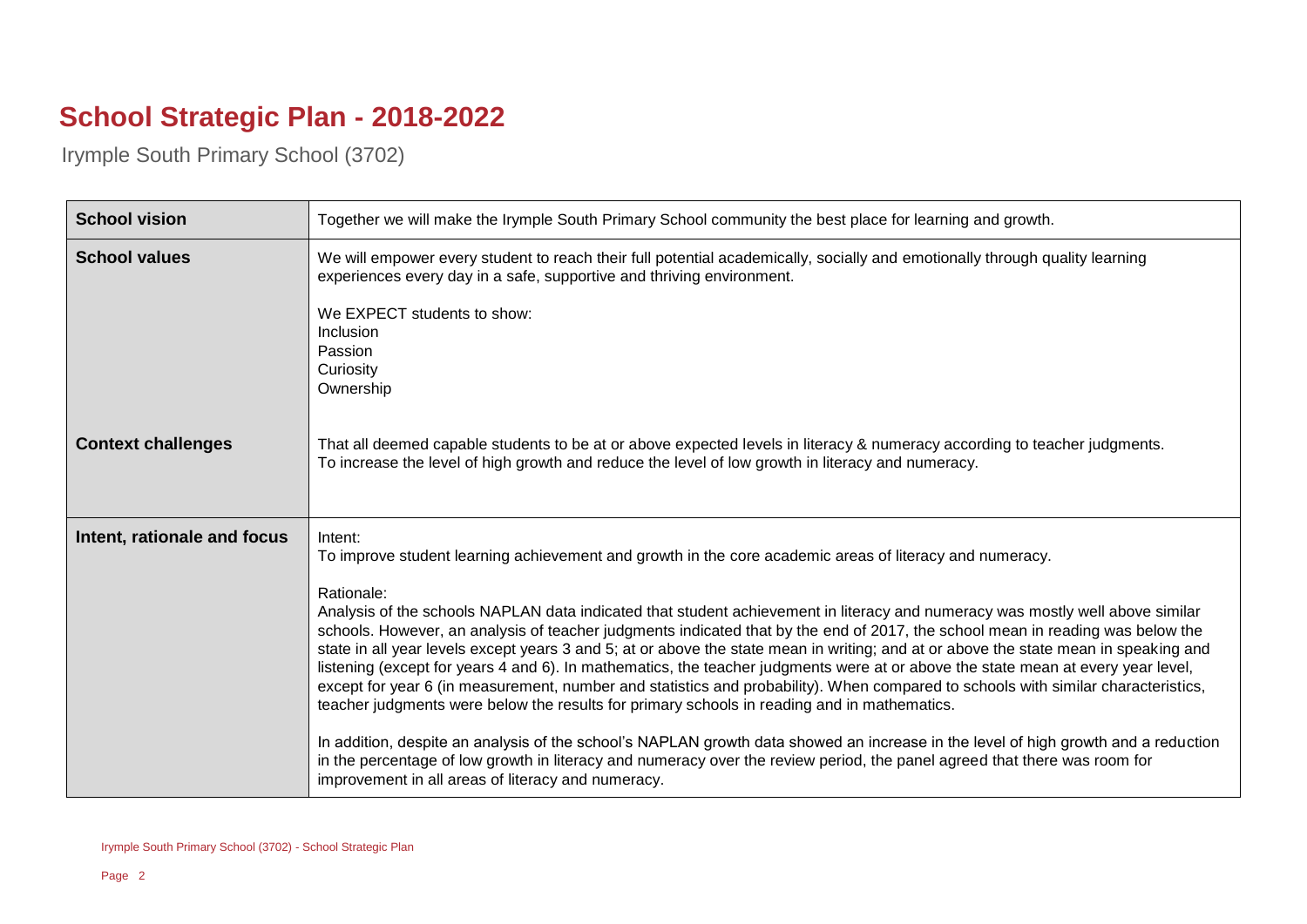| Over the next four years we will:<br>Build the data literacy and skills of every teacher to make accurate and consistent judgments of student achievement, and to teach at<br>student's point of learning<br>Build instructional leadership, shared leadership and coaching across the school.<br>Develop proficiency scales for the essential content of the curriculum.                                                                                                                                                                                                                                                                                     |
|---------------------------------------------------------------------------------------------------------------------------------------------------------------------------------------------------------------------------------------------------------------------------------------------------------------------------------------------------------------------------------------------------------------------------------------------------------------------------------------------------------------------------------------------------------------------------------------------------------------------------------------------------------------|
| Intent:<br>To empower all students to be active agents of their own learning.                                                                                                                                                                                                                                                                                                                                                                                                                                                                                                                                                                                 |
| Rationale:<br>The school assessed the FISO dimension of Intellectual Engagement and Self-awareness as EVOLVING moving towards<br>EMBEDDING in the PRSE. The panel found that the school met the EMBEDDING descriptors, particularly in relation to the 3-6-year<br>levels. However, panel discussions, together with focus groups of teachers indicated that deeper work in developing student voice,<br>choice, and opportunities for students to take responsibility for their learning was indicated for the future work across the school, and<br>particularly in the junior years.                                                                       |
| Over the next four years we will:<br>Build student voice and agency in learning P-6 (include student feedback to teachers)<br>Build student leadership P-6<br>Develop assessment and reporting based on proficiency scales.                                                                                                                                                                                                                                                                                                                                                                                                                                   |
| Intent:<br>To enhance student health and wellbeing.                                                                                                                                                                                                                                                                                                                                                                                                                                                                                                                                                                                                           |
| Rationale:<br>The school assessed the FISO dimension of health and wellbeing and in particular the social-emotional wellbeing of students as<br>EVOLVING in the PRSE. In addition, the school self-assessment in the PRSE of the dimension of setting expectations and<br>promoting inclusion was also at the EVOLVING stage of development. The fieldwork findings indicated that while there had been<br>some positive achievements in the work of the student wellbeing team and actions on building positive student to student<br>relationships and the exploration of bullying in the school, this was still an area for further focus and development. |
| Over the next four years we will:<br>Document and implement a whole school evidence-based framework approach to student health and wellbeing.                                                                                                                                                                                                                                                                                                                                                                                                                                                                                                                 |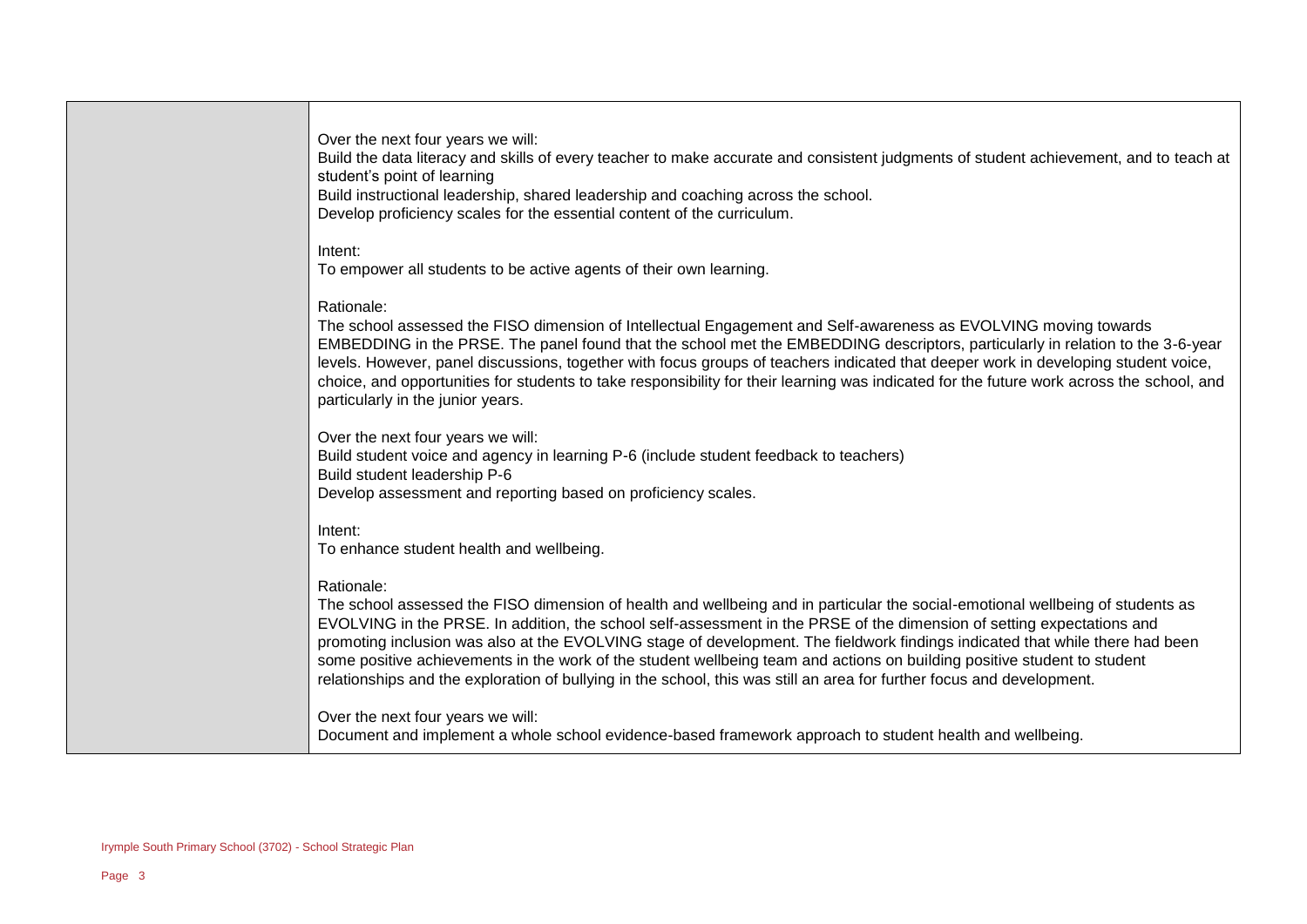Irymple South Primary School (3702) - School Strategic Plan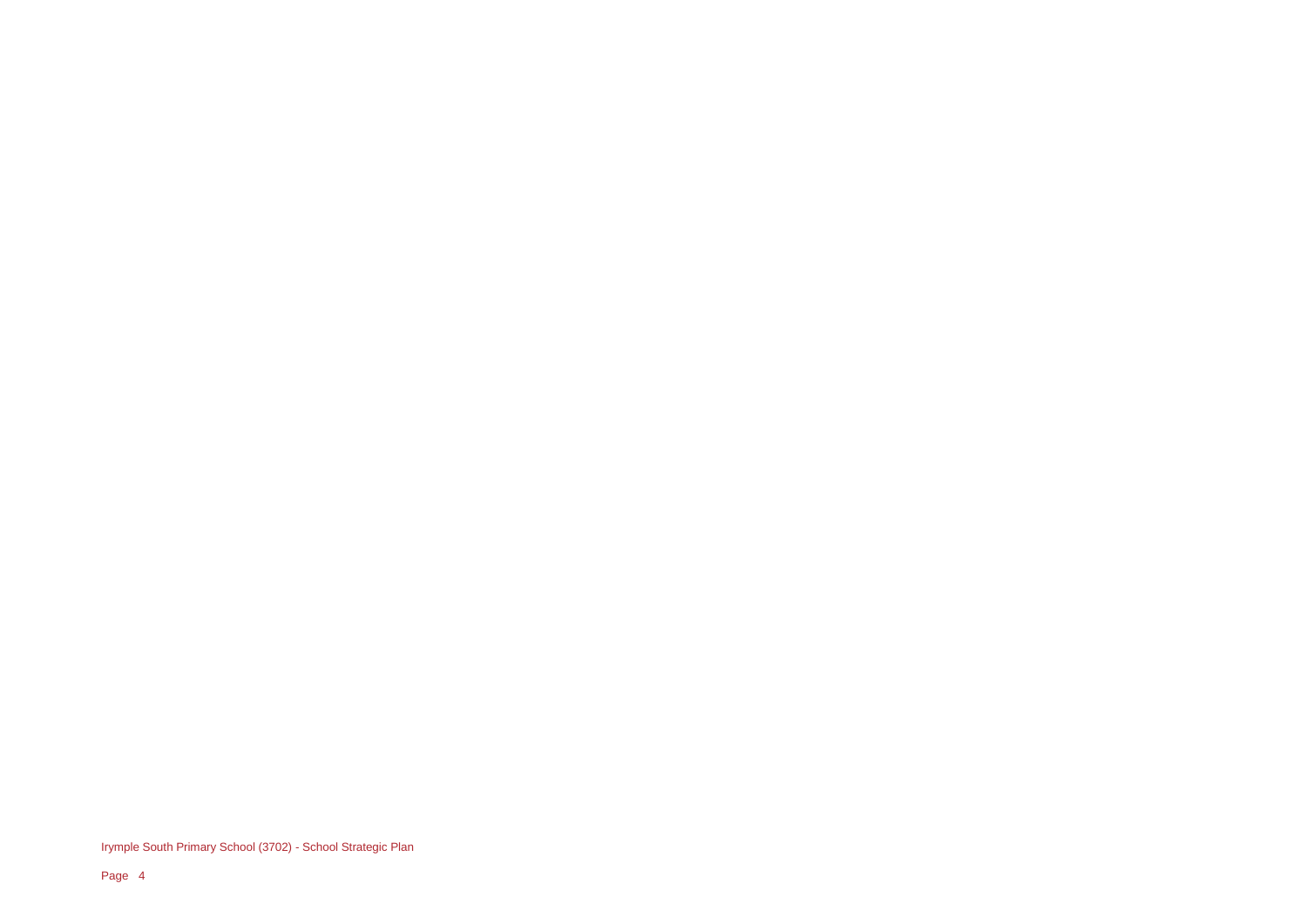## **School Strategic Plan - 2018-2022**

Irymple South Primary School (3702)

| Goal 1                                                                    | To improve student learning achievement and growth in the core academic areas of literacy and numeracy.                                                                                                                                                                                                              |
|---------------------------------------------------------------------------|----------------------------------------------------------------------------------------------------------------------------------------------------------------------------------------------------------------------------------------------------------------------------------------------------------------------|
| Target 1.1                                                                | By 2022, the percentage of students in the high growth category in reading, writing, spelling, G&P and numeracy from years 3-5 in<br>NAPLAN to increase from 19% in reading, 23% in writing, 11% in spelling, 20% in numeracy and 16% in grammar and punctuation.                                                    |
| Target 1.2                                                                | Over the period of the strategic plan (2019 - 2022) the percentage of students in the low growth category in reading,<br>writing, spelling, G&P and numeracy from years 3-5 in NAPLAN to decrease annually from 28% in reading, 32% in writing,<br>39% in spelling, 23% in maths and 34% in grammar and punctuation. |
| Target 1.3                                                                | By 2022, the percentage of students in the two top NAPLAN bands in year 3 to be at or above 73% in reading, 69% in<br>writing, 61% numeracy and in year 5 to be above 52% in reading, 28% in writing and 36% in numeracy.                                                                                            |
| Target 1.4                                                                | By 2022, the percentage of students assessed at or above expected levels according to Teacher Judgements against the<br>VELS in English and Mathematics, to be equal to or exceed Similar Schools (SS) at each year level.                                                                                           |
| <b>Key Improvement Strategy 1.a</b><br>Curriculum planning and assessment | Build the data literacy and skills of every teacher to make accurate and consistent judgements of student achievement,<br>and to teach at student's point of learning                                                                                                                                                |
| <b>Key Improvement Strategy 1.b</b><br><b>Building leadership teams</b>   | Build instructional leadership, shared leadership and coaching across the school.                                                                                                                                                                                                                                    |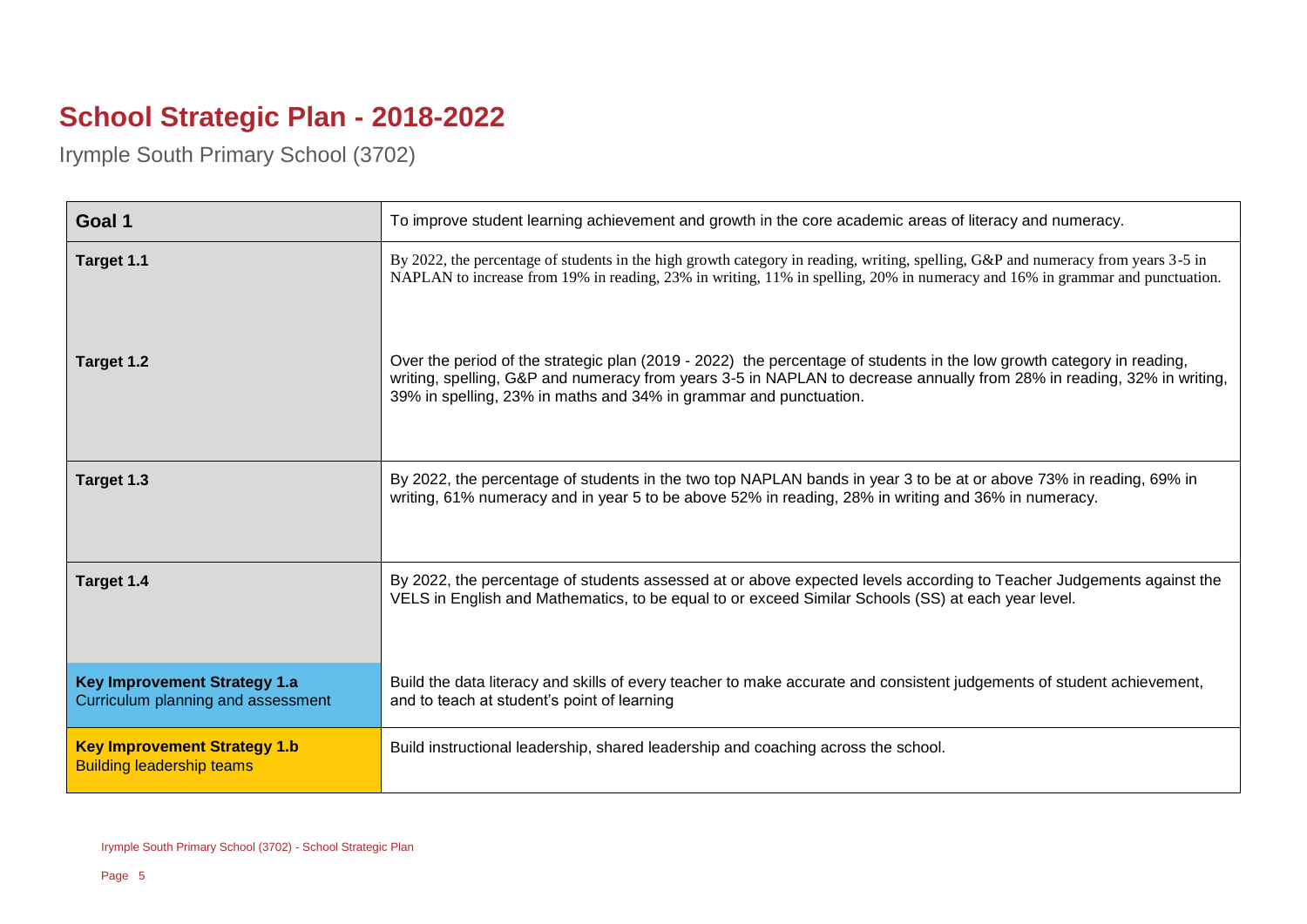| <b>Key Improvement Strategy 1.c</b><br>Curriculum planning and assessment | Develop proficiency scales for the essential content of the curriculum.                                                                                                                                                                                                                                                                                                                                                                                                                                                                                                                                                                                                                                                                                                                                                      |
|---------------------------------------------------------------------------|------------------------------------------------------------------------------------------------------------------------------------------------------------------------------------------------------------------------------------------------------------------------------------------------------------------------------------------------------------------------------------------------------------------------------------------------------------------------------------------------------------------------------------------------------------------------------------------------------------------------------------------------------------------------------------------------------------------------------------------------------------------------------------------------------------------------------|
| Goal 2                                                                    | To empower all students to be active agents of their own learning.                                                                                                                                                                                                                                                                                                                                                                                                                                                                                                                                                                                                                                                                                                                                                           |
| Target 2.1                                                                | <b>ATOSS</b><br>• Factors in the learner characteristics and disposition domain - learning confidence, resilience, motivation and<br>interest, self-regulation and goal-setting, to increase yearly to 2022 from the positive endorsement percentages of<br>the 2018 survey data in each year level 4-6 and for males and females.<br>• Factors in the effective teaching practice for cognitive engagement domain – effective teaching time, differentiated<br>learning challenge, stimulated learning and classroom behaviour to increase yearly to 2022 from the positive<br>endorsement percentages of the 2018 survey data in each year level 4-6 and for males and females.<br>• By 2022, increase the percentage endorsement of student voice and agency in the social engagement domain<br>each year from 2018 data. |
| Target 2.2                                                                | <b>School Staff Survey (SSS)</b><br>• By 2022, increase the percentage endorsement of teacher collaboration in the school climate module each year from 2018 data<br>$(TBF)$ .<br>• By 2022, increase the percentage endorsement of seek feedback to improve practice and promote student ownership of learning<br>goals in the teaching and learning module each year from 2018 data.                                                                                                                                                                                                                                                                                                                                                                                                                                       |
| Target 2.3                                                                | <b>Parent Opinion Survey (POS)</b><br>• By 2022, increase the percentage endorsement of student agency and voice and effective teaching in the student cognitive<br>engagement and student development domains each year from 2018 data.                                                                                                                                                                                                                                                                                                                                                                                                                                                                                                                                                                                     |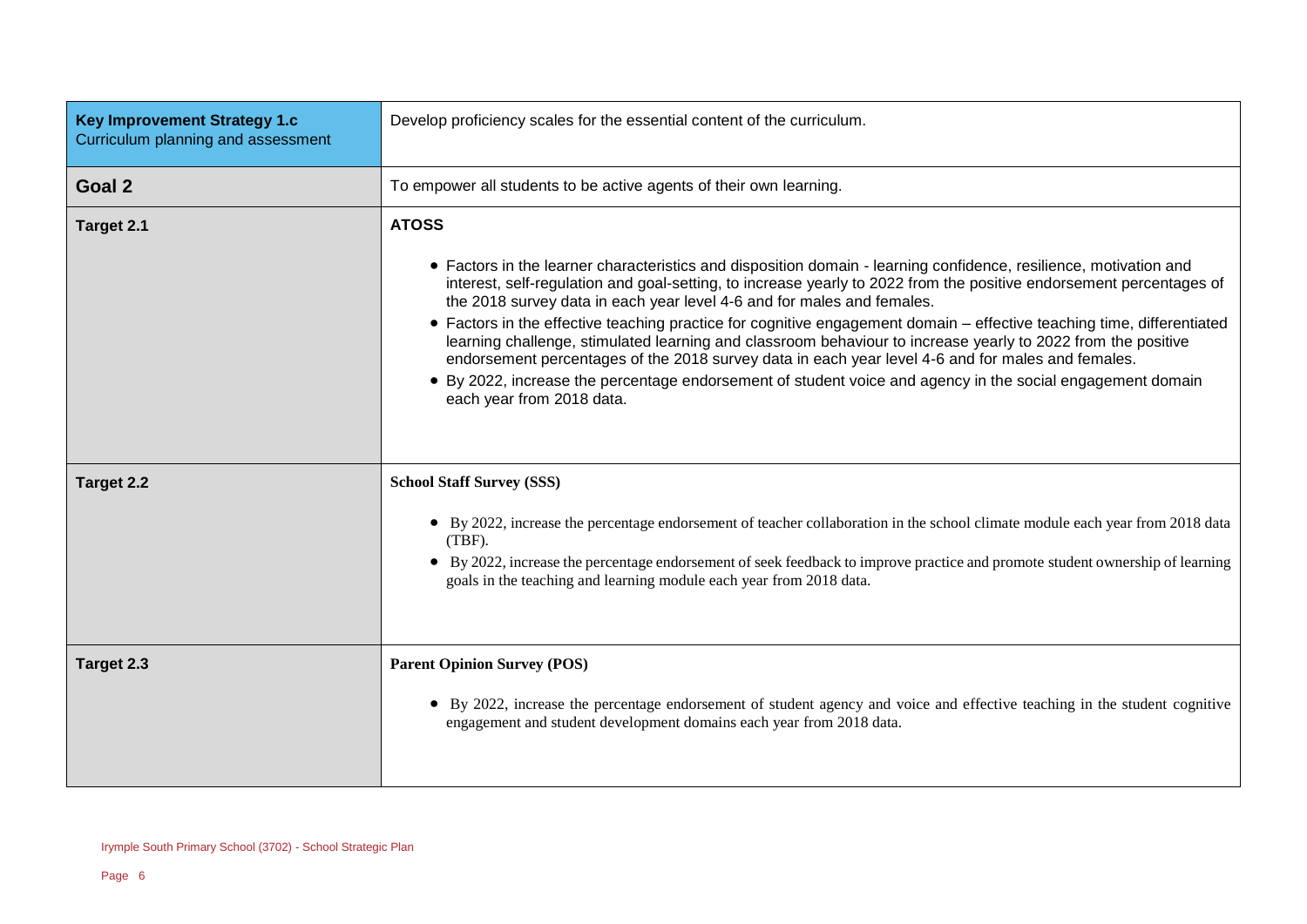| Key Improvement Strategy 2.a<br>Empowering students and building school<br>pride | Build student voice and agency in learning P-6 (include student feedback to teachers)                                                                                                                                                                                                                                                                                                                                                                                                                     |
|----------------------------------------------------------------------------------|-----------------------------------------------------------------------------------------------------------------------------------------------------------------------------------------------------------------------------------------------------------------------------------------------------------------------------------------------------------------------------------------------------------------------------------------------------------------------------------------------------------|
| Key Improvement Strategy 2.b<br>Empowering students and building school<br>pride | Build student leadership P-6                                                                                                                                                                                                                                                                                                                                                                                                                                                                              |
| <b>Key Improvement Strategy 2.c</b><br>Curriculum planning and assessment        | Develop assessment and reporting based on proficiency scales.                                                                                                                                                                                                                                                                                                                                                                                                                                             |
| Goal 3                                                                           | To enhance student health and wellbeing.                                                                                                                                                                                                                                                                                                                                                                                                                                                                  |
| Target 3.1                                                                       | <b>Student Attitudes to School Survey (ATOSS)</b><br>O By 2022 indicators classroom behaviour, school connectedness and all factors in the student safety domain to<br>increase yearly to 2022 from the positive endorsement percentages of the 2018 survey data in each year level 4-6 and<br>for males and females (TBF).<br>o By 2022 the experience of bullying domain to decrease yearly to 2022 from the overall yes % of the 2018<br>survey data in each year level 4-6 and for males and females. |
| Target 3.2                                                                       | <b>Parent Opinion Survey:</b><br>• By 2022, increase the percentage endorsement of all factors in the safety domain from 2018 data.                                                                                                                                                                                                                                                                                                                                                                       |
| Key Improvement Strategy 3.a<br>Health and wellbeing                             | Document and implement a whole school evidence-based framework approach to student health and wellbeing.                                                                                                                                                                                                                                                                                                                                                                                                  |